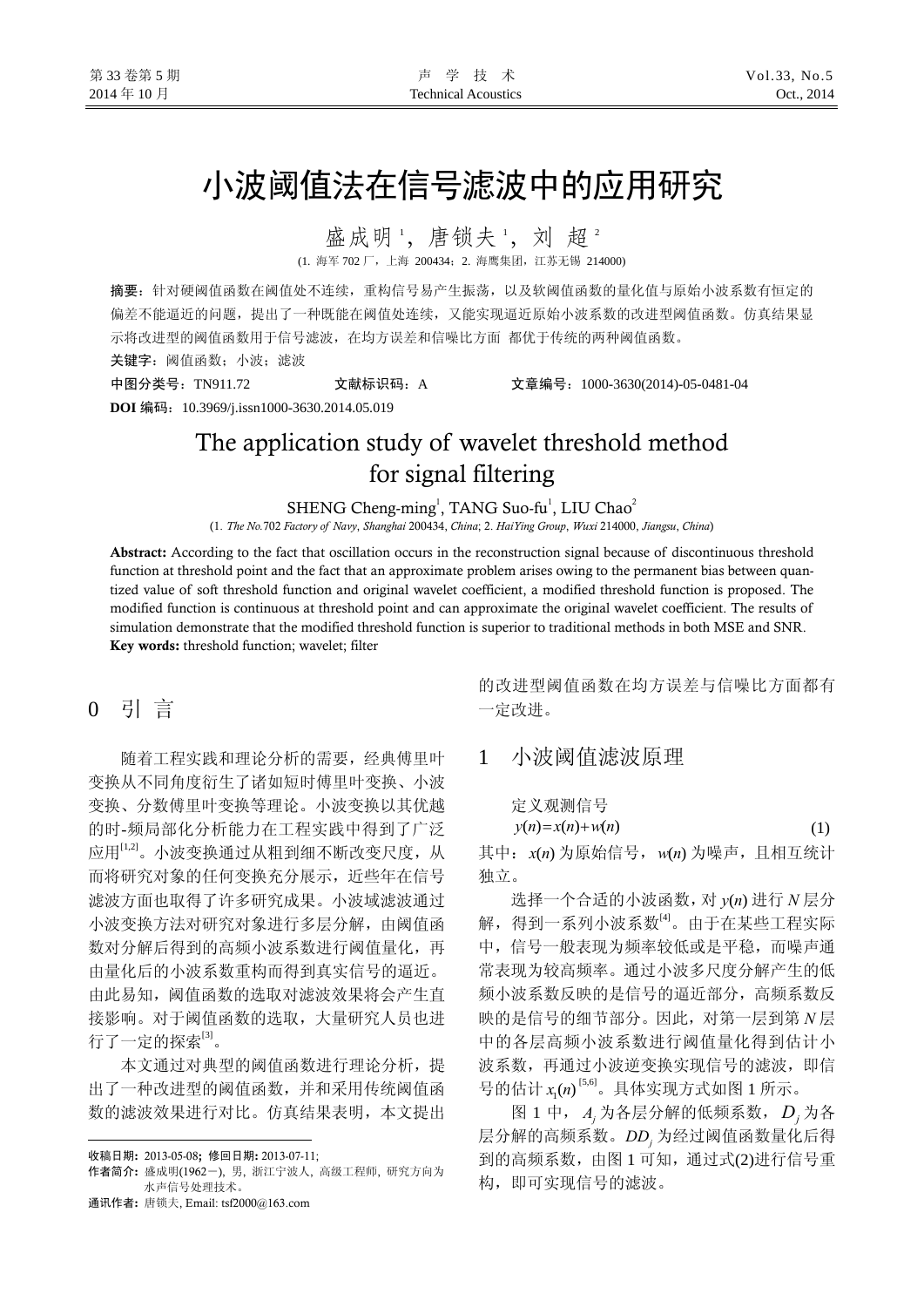

#### 2 阈值函数的分析和改进

在小波系数阈值量化过程中,最具有代表性的 阈值函数是硬阈值函数和软阈值函数,下面将通过 硬阈值函数和软阈值函数的分析,给出改进型阈值 函数。

#### 2.1 硬阈值函数

ְ
$$
\mathcal{B}(\mathbb{R}) = \begin{cases} \n\text{X} & \text{if } |x| \geq \lambda \\ \n\text{X} & \text{if } |x| < \lambda \\ \n\text{X} & \text{if } |x| < \lambda \n\end{cases}
$$
\n(3)

即对自变量在阈值以下的函数值直接清零,阈值以 上的函数值等于自变量的值。易知,函数在λ 处不 连续,且出现第一类间断点。

#### 2.2 软阈值函数

m#  
\n
$$
\hat{f}(x) = \begin{cases}\n\text{sign}(x) * (|x| - \lambda), & |x| \geq \lambda \\
0, & |x| < \lambda\n\end{cases}
$$
\n(4)

其中sign (·) 为符号函数, 软阈值函数相当于对硬阈 值函数曲线平移了λ 个单位,实现了λ 处曲线的连续。

#### 2.3 改进型阈值函数

上述定义的软、硬阈值函数具有如下特点<sup>[7]</sup>: 硬阈值函数在阈值处不连续,重构信号易产生振 荡:软阈值函数的量化值与原始小波系数有恒定的 偏差不能逼近。为了在一定程度上克服上述阈值函 数的不足,本文构造一个新的阈值函数如下:

$$
f(x) = \begin{cases} \frac{|x-\lambda|^* 2^{\alpha|x-\lambda|}}{|x-\lambda|+2^{\alpha|x-\lambda|}}, & |x| \ge \lambda \\ 0, & |x| < \lambda \end{cases}
$$
 (5)

其中  $\alpha$  > 0, 为可变参数。

对于^\{g}\t \n
$$
f_1(x) = \frac{x^* 2^{\alpha x}}{x + 2^{\alpha x}}
$$
, 勦知,

$$
\lim_{x \to +\infty} \{ \frac{x^* 2^{\alpha x}}{x + 2^{\alpha x}} / x \} = 1 \tag{6}
$$

 $\exists L f_1(x)=0, (x=0)$ 。因此, 本文提出的新阈值函数 既能在λ 处连续,又能逼近原始小波系数。

#### 2.4 三种阈值函数特点分析

为了更好地分析三种阈值函数的特点,图 2 给 出了 3 种阈值的函数曲线, 其中取  $\alpha$  = 0.1。



由图 2 易知, 硬阈值函数对阈值以下的数值清 零,满足小波阈值滤波的要求,但是函数在 *x*=<sup>λ</sup> 处 不连续,出现了第一类间断点,因此对小波系数进 行阈值处理后再重构的信号易产生振荡现象<sup>[8]</sup>,不 利于含噪声信号的重构。

软阈值函数改善了硬阈值函数在 *x*=<sup>λ</sup> 处不连 续、易引起重构信号振荡的不足,但由于软阈值函 数对在阈值以上的小波系数也同样做了量化,且量 化后的值与原始小波系数有一个恒定的偏差 λ, 不 能够满足对小波系数的逼近,因此信号重构效果也 并不好。

改进型的阈值函数对硬阈值函数的不连续性 和软阈值函数的不能逼近性都进行了改善,同时, 可变参数<sup>α</sup> 可以根据实际情况进行调整,实现比硬 阈值函数与软阈值函数更佳的滤波效果,因此应用 将更加灵活。

### 3 信号滤波仿真分析

本文采用 sym4 小波,对信噪比为 40 dB、幅值 为 10、频率为 50 Hz 的单频正弦信号进行 3 层分 解,采样频率为 2 kHz。其中噪声是方差为 1 的高斯 白噪声。分别利用硬阈值函数、软阈值函数和改进 型的阈值函数对各层高频系数进行阈值处理并进行 信号重构。其中,  $\alpha$  取 0.1, 阈值  $\lambda$  采用通用阈值 $^{[9]}$ 。

$$
\lambda = \sigma \sqrt{2 \ln N} \tag{7}
$$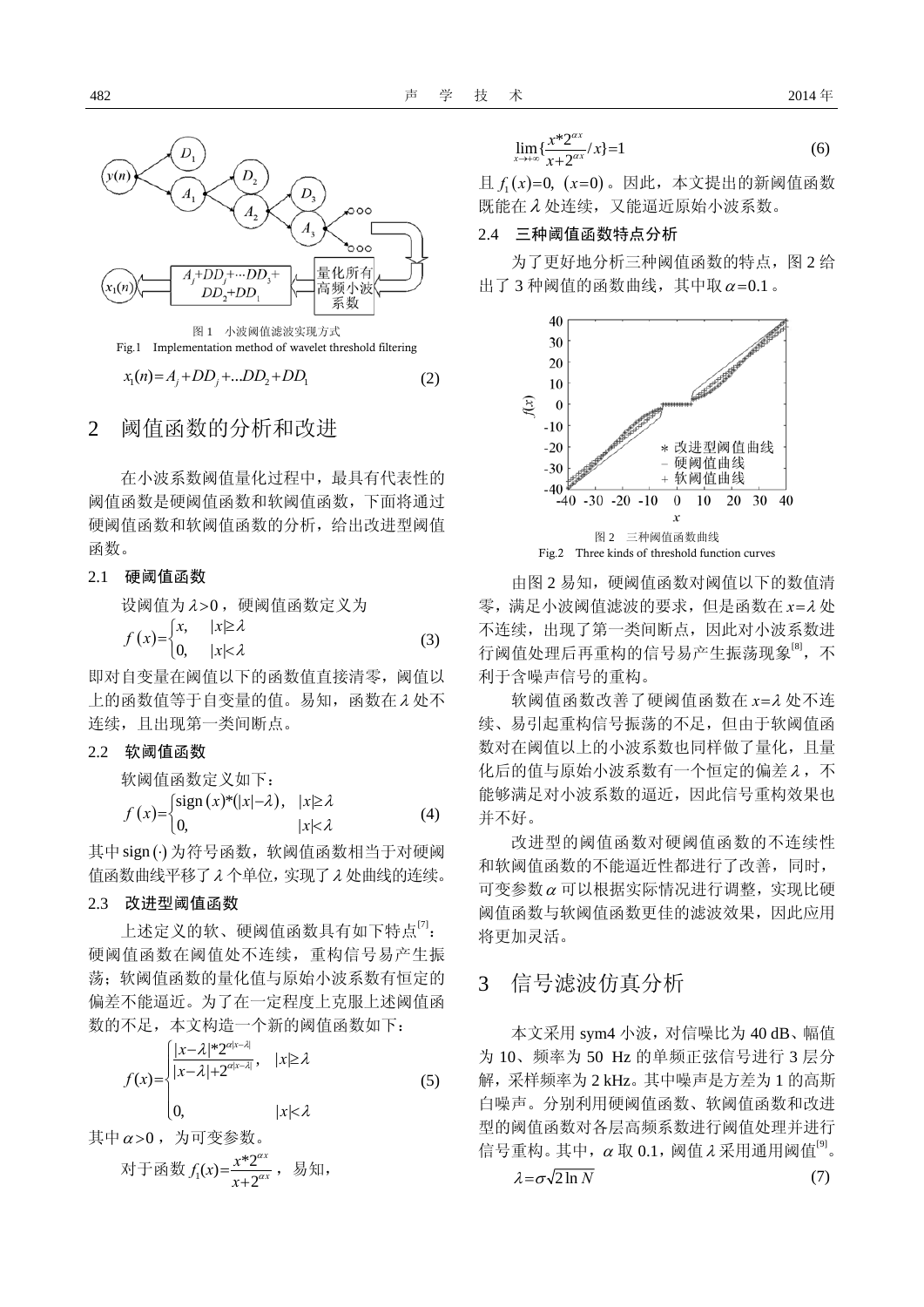式中:<sup>σ</sup> 为噪声的均方差;*N* 为信号长度。三种阈 值函数的滤波结果如图 3 所示。



由图 3 可知,三种阈值函数都有一定的滤波效 果,但是三种阈值函数的滤波效果无法直观地进行 对比,因此,定义如下参数:

$$
SNR = 10 \lg \frac{\sum_{n=1}^{N} x(n)^2}{\sum_{n=1}^{N} (x(n) - \hat{x}(n))^2}
$$
(8)  

$$
MSE = \frac{1}{N} \sum_{n=1}^{N} (x(n) - \hat{x}(n))^2
$$
(9)

其中:*SNR* 为滤波后的信噪比,*MSE* 为信号滤波后

的均方误差[10]; x(n)为原始信号; x(n)为滤波后的 重构信号。

为研究三种阈值函数在不同条件下的滤波效 果,因此仿真时通过改变参数 *α* 以及信噪比以对比 滤波效果, 现将 20 dB 与 10 dB 时的滤波效果做如 下对比,结果分别如表 1、2 所示。

表 1 20 dB 条件下滤波效果对比 Table 1 *MSE* and *SNR* of three threshold functions (20 dB)

| 硬阈值函数  |       | 软阈值函数  |            | 改讲型阈值函数 |            |     |
|--------|-------|--------|------------|---------|------------|-----|
| MSE    | SNR.  | MSE    | <b>SNR</b> | MSE.    | <b>SNR</b> | α   |
| 0.2757 | 52.04 | 0.2691 | 52.28      | 0.2670  | 52.36      | 0.1 |
| 0.3050 | 51.03 | 0.2919 | 51.47      | 0.2889  | 51.57      | 0.2 |
| 0.2617 | 52.56 | 0.2636 | 52.49      | 0.2609  | 52.59      | 0.3 |
| 0.2767 | 52.01 | 0.2673 | 52.35      | 0.2628  | 52.52      | 04  |

表 2 10 dB 条件下滤波效果对比 Table 2 *MSE* and *SNR* of three threshold functions (10 dB)

| 硬阈值函数  |            | 软阈值函数      |            | 改讲型阈值函数 |            |     |
|--------|------------|------------|------------|---------|------------|-----|
| MSE    | <b>SNR</b> | <i>MSE</i> | <b>SNR</b> | MSE     | <b>SNR</b> | α   |
| 0.3840 | 32.01      | 0.3831     | 32.26      | 0.3812  | 32.31      | 0.1 |
| 0.3993 | 31.03      | 0.3986     | 31.45      | 0.3970  | 31.56      | 0.2 |
| 0.3790 | 32.52      | 0.3803     | 32.47      | 0.3772  | 32.59      | 0.3 |
| 0.3840 | 32.01      | 0.3807     | 32.35      | 0.3790  | 32.52      | 0.4 |

由表 1、2 可知,改进型的阈值函数无论是从 *MSE* 或者 *SNR* 都表现了良好的性能,在实际具体 应用时,改进型的阈值函数可以灵活地通过改变参 数 *α* 来改变滤波性能,而硬阈值函数和软阈值函数 一旦确定阈值,便无法进行改变。

## 4 结 论

本文提出的改进型阈值函数,改善了硬阈值函 数与软阈值函数的不足,通过对可变参数 *α* 进行调 节,改进型阈值函数总能找到一个合适的 α, 使其 在 *MSE* 和 *SNR* 方面优于硬阈值函数和软阈值函数。 这对于需要同时考虑滤波效果以及波形失真度的 应用场合则显得尤为有用。然而,由于改进型阈值 函数中的参数 *α* 需要通过实验去确定最佳值,因此 对于不确知环境的应用则尚有不足,需要进一步深 入研究。

#### 参考文献

- [1] 冉启文, 谭立英. 小波分析与分数傅里叶变换及应用[M]. 北京: 国防工业出版社, 2002. RAN Qiwen, TAN Liying. Wavelet analysis and fractional Fourier transform and its application[M]. Bejing: National Defence Industry Press, 2002.
- [2] 邹红星, 周小波, 李衍达. 时频分析回溯与前瞻[J]. 电子学报, 2000, 28(9): 78-84.